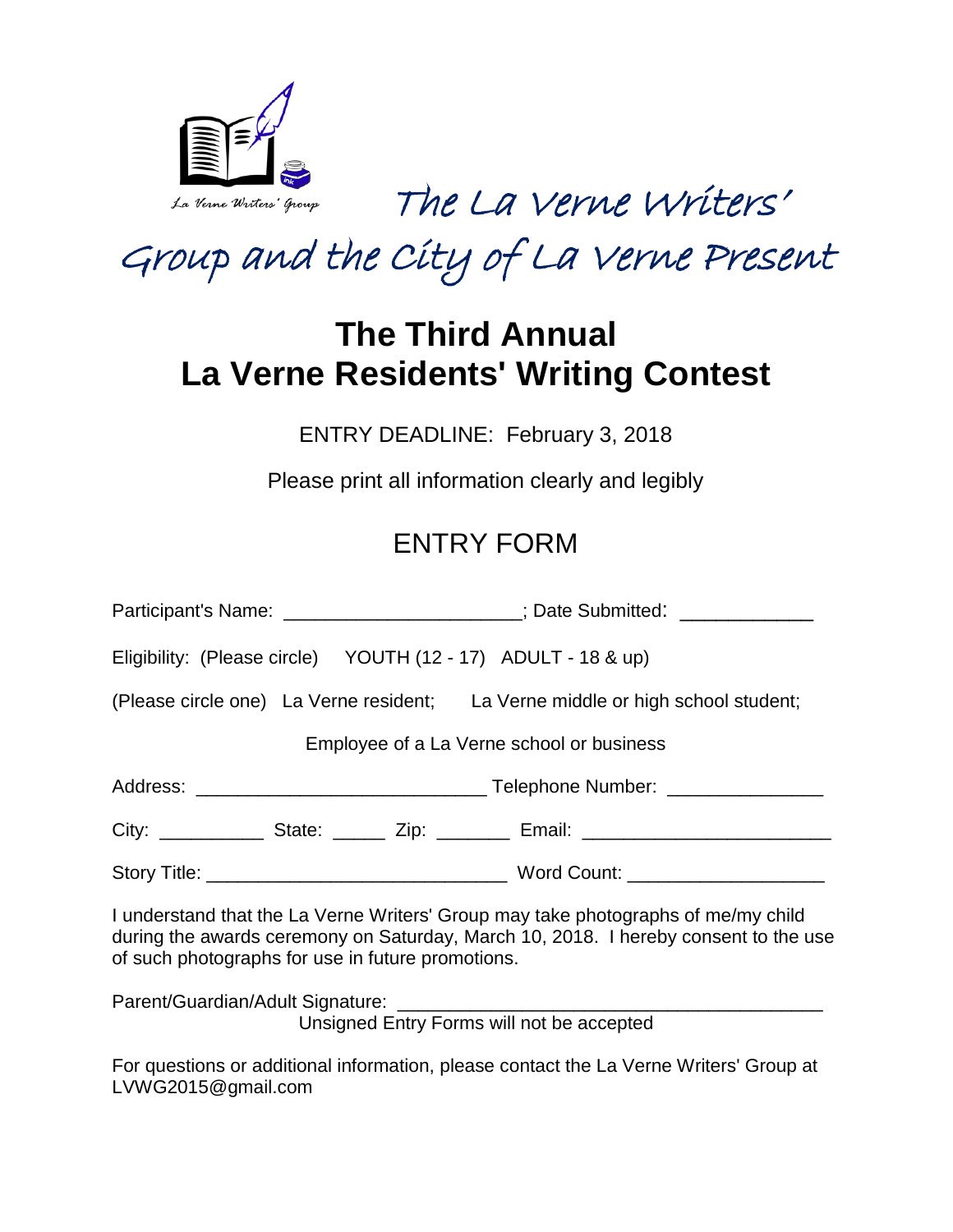## **Contest Rules**

#### **Entries that do not meet the following guidelines will be disqualified**

- 1. Categories: Youth ages 12 to 17; Adults ages 18 and up.
- 2. Eligibility: La Verne residents; La Verne middle and high school students; employees of La Verne schools and businesses
- 3. Only one story accepted per participant.
- 4. Stories must be written solely by contestant.
- 5. All genres will be accepted. Please do not send vulgar or obscene pieces.
- 6. Stories may be no longer than 1,500 words.
- 7. Entries must be submitted in the following format:
	- A. Typed in font size 12 in Arial or Times New Roman;
	- B. Double-spaced; and
	- C. Include a header stating the story name and page number.
- 8. Contest entries are limited to the first 50 received and will be accepted from Monday, January 8, through midnight on Saturday, February 3, 2018. Entries received after this date will not be judged.
- 9. Award winners will be contacted by email.
- 10. Cash prizes will be awarded at the Annual Local Authors' Event held on Saturday, March 10, 2018.
	- A. YOUTH:
		- a. First \$75 cash prize and author will be invited to read at the Annual Authors' event;
		- b. Second \$50 cash prize; and
		- C. Third \$25 cash prize.
	- $B.$  ADULT:
		- a. First \$75 cash prize and author will be invited to read at the Annual Authors' event;
		- b. Second \$50 cash prize; and
		- c. Third \$25 cash prize.